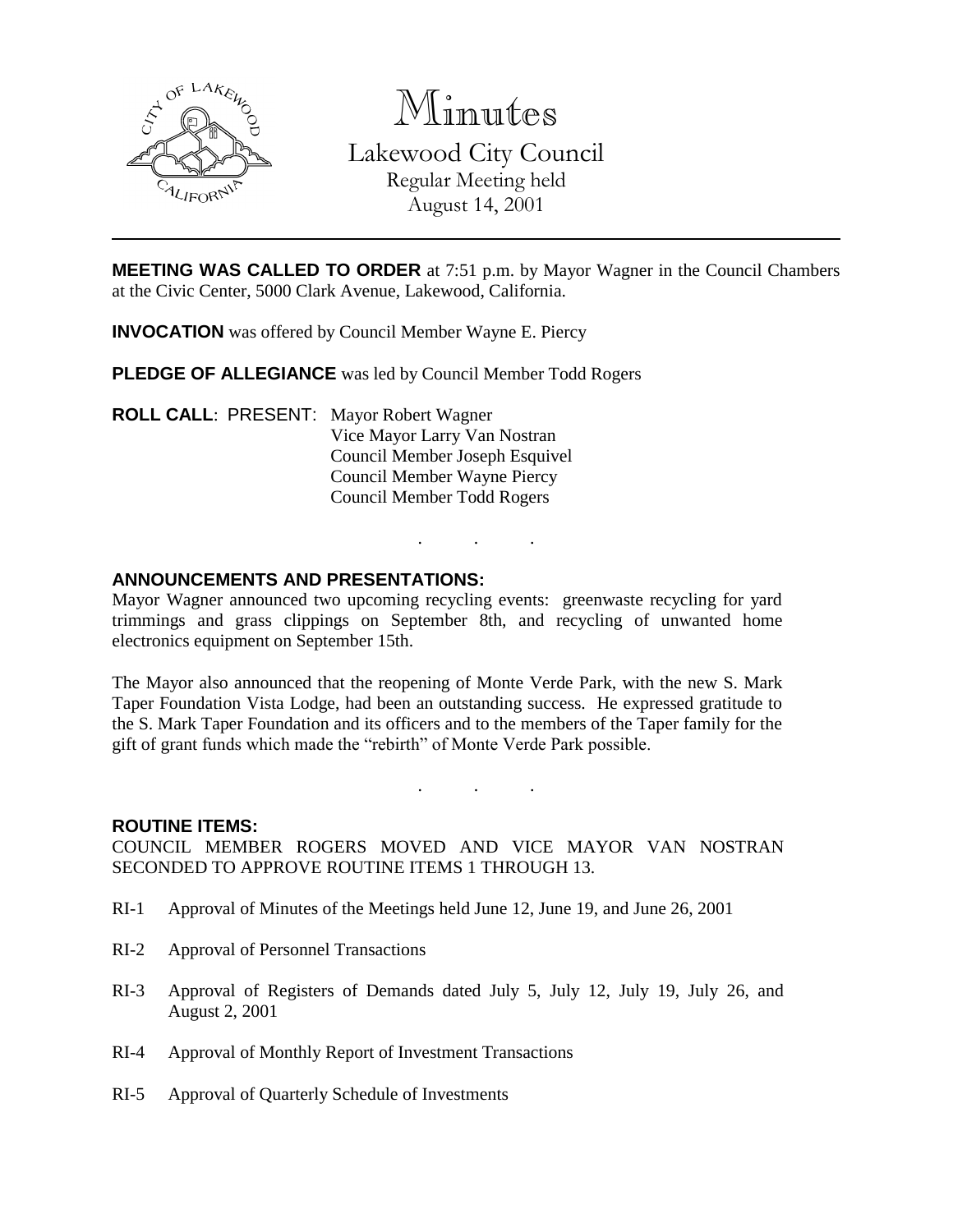#### **ROUTINE ITEMS:** Continued

RI-6 RESOLUTION NO. 2001-54; A RESOLUTION OF THE CITY COUNCIL OF THE CITY OF LAKEWOOD PROHIBITING THE PARKING OR STANDING OF VEHICLES BETWEEN 10 A.M. AND 3 P.M. ON FRIDAY OF EACH WEEK FOR STREET SWEEPING PURPOSES ON BOTH SIDES OF MARWICK AVENUE BETWEEN HARVEY WAY AND TILBURY STREET

RESOLUTION NO. 2001-55; A RESOLUTION OF THE CITY COUNCIL OF THE CITY OF LAKEWOOD RESCINDING REGULATIONS FOR STREET SWEEPING PURPOSES ON BOTH SIDES OF ELY AVENUE BETWEEN 207TH STREET AND CENTRALIA STREET

RI-7 RESOLUTION NO. 2001-56; A RESOLUTION OF THE CITY COUNCIL OF THE CITY OF LAKEWOOD AUTHORIZING THE DESTRUCTION OF CERTAIN PUBLIC RECORDS OF THE DEPARTMENT OF ADMINISTRATION MORE THAN TWO YEARS OLD

RESOLUTION NO. 2001-57; A RESOLUTION OF THE CITY COUNCIL OF THE CITY OF LAKEWOOD AUTHORIZING THE DESTRUCTION OF CERTAIN PUBLIC RECORDS OF THE DEPARTMENT OF ADMINISTRATION MORE THAN TWO YEARS OLD

RESOLUTION NO. 2001-58; A RESOLUTION OF THE CITY COUNCIL OF THE CITY OF LAKEWOOD AUTHORIZING THE DESTRUCTION OF CERTAIN PUBLIC RECORDS OF THE DEPARTMENT OF CITY CLERK MORE THAN TWO YEARS OLD

RESOLUTION NO. 2001-59; A RESOLUTION OF THE CITY COUNCIL OF THE CITY OF LAKEWOOD AUTHORIZING THE DESTRUCTION OF CERTAIN PUBLIC RECORDS OF THE DEPARTMENT OF COMMUNITY DEVELOPMENT MORE THAN TWO YEARS OLD

RESOLUTION NO. 2001-60; A RESOLUTION OF THE CITY COUNCIL OF THE CITY OF LAKEWOOD AUTHORIZING THE DESTRUCTION OF CERTAIN PUBLIC RECORDS OF THE DEPARTMENT OF FINANCE MORE THAN TWO YEARS OLD

RESOLUTION NO. 2001-61; A RESOLUTION OF THE CITY COUNCIL OF THE CITY OF LAKEWOOD AUTHORIZING THE DESTRUCTION OF CERTAIN PUBLIC RECORDS OF THE DEPARTMENT OF PERSONNEL MORE THAN TWO YEARS OLD

RESOLUTION NO. 2001-62; A RESOLUTION OF THE CITY COUNCIL OF THE CITY OF LAKEWOOD AUTHORIZING THE DESTRUCTION OF CERTAIN PUBLIC RECORDS OF THE DEPARTMENT OF RECREATION AND COMMUNITY SERVICES MORE THAN TWO YEARS OLD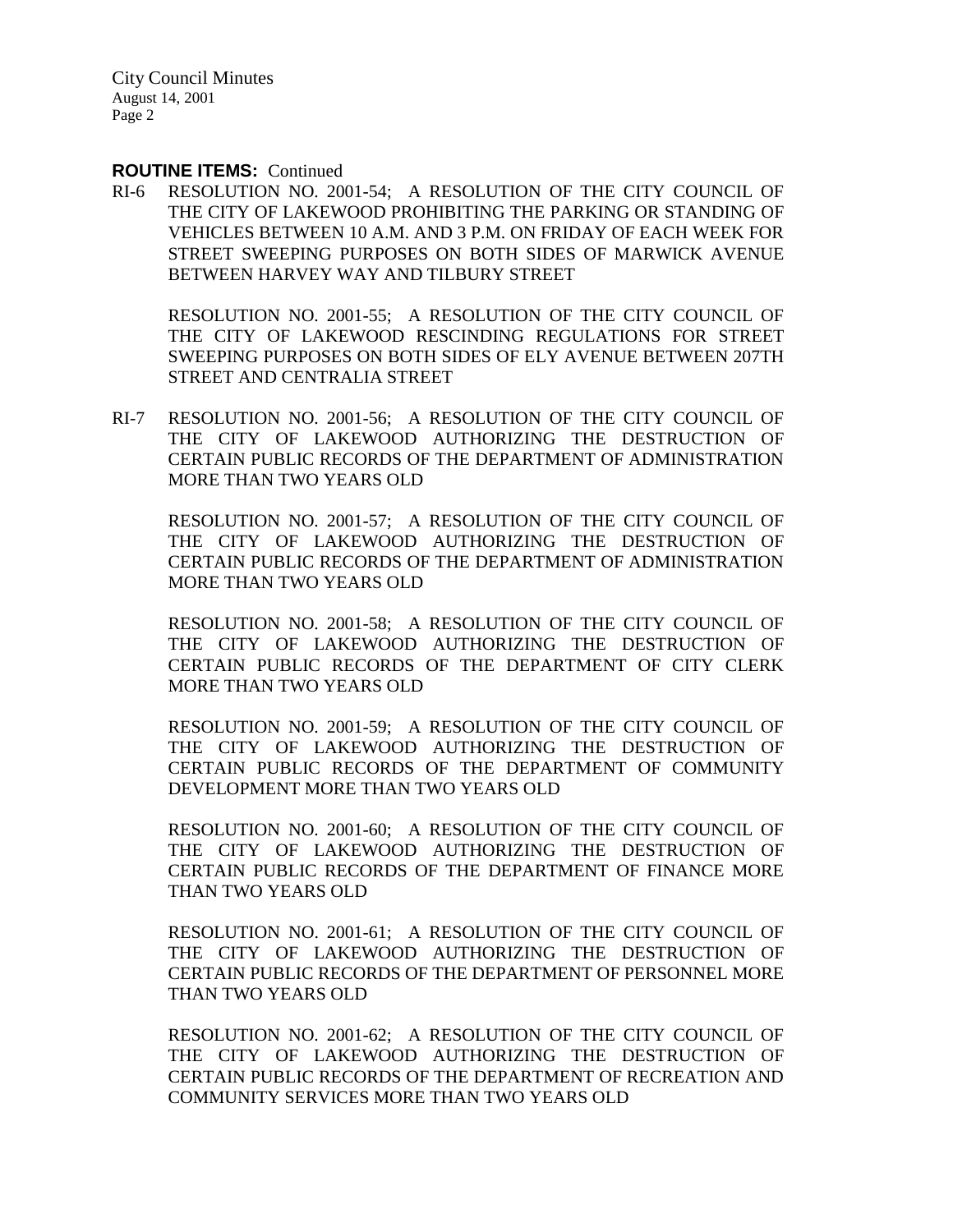#### **ROUTINE ITEMS:** Continued

RI-8 Approval of Memorandums Pertaining to Agency Shop Election RESOLUTION NO. 2001-63; A RESOLUTION OF THE CITY COUNCIL OF THE CITY OF LAKEWOOD APPROVING THE SECRET BALLOT ELECTION MEMORANDUM OF UNDERSTANDING WITH THE CALIFORNIA MEDIATION AND CONCILIATION SERVICE AND THE LAKEWOOD CITY EMPLOYEES ASSOCIATION

RESOLUTION NO. 2001-64; A RESOLUTION OF THE CITY COUNCIL OF THE CITY OF LAKEWOOD APPROVING THE MEMORANDUM OF UNDERSTANDING WITH THE LAKEWOOD CITY EMPLOYEES ASSOCIATION

- RI-9 Approval of Memorandum of Understanding for Reuse Assistance Grant
- RI-10 Approval of Street Closure for Block Party Purposes on Cardale Street
- RI-11 Acceptance of Notice of Completion for Public Works Project No. 00-1, Drilling Water Well 15A, Bakersfield Well & Pump Co.
- RI-12 RESOLUTION NO. 2001-65; A RESOLUTION OF THE CITY COUNCIL OF THE CITY OF LAKEWOOD ESTABLISHING A PHYSICALLY HANDICAPPED PERSONS DESIGNATED PARKING SPACE ON THE SOUTH SIDE OF MC KNIGHT AVENUE WITHIN THE CITY OF LAKEWOOD
- RI-13 RESOLUTION NO. 2001-66; A RESOLUTION OF THE CITY COUNCIL OF THE CITY OF LAKEWOOD DECLARING SURPLUS CITY-OWNED PROPERTY ADJACENT TO THE 605 FREEWAY AND AS SHOWN ON MAP ATTACHED HERETO AND MADE A PART HEREOF AUTHORIZING TRANSFER OF SAID PROPERTY TO ADJOINING PARCELS

UPON ROLL CALL VOTE, THE MOTION WAS APPROVED:

AYES: COUNCIL MEMBERS: Esquivel, Piercy, Van Nostran, Rogers and Wagner NAYS: COUNCIL MEMBERS: None

**1.1 • REPORT OF DELINQUENT FEES FOR GARBAGE, WASTE AND REFUSE COLLECTION AND DISPOSAL** *(Continued from July 24, 2001)*

. . .

Larry Schroeder, Director of Finance, gave a brief oral presentation based on the memorandum contained in the agenda packet and stated that pursuant to Section 3500 of the Lakewood Municipal Code, the City Council had adopted a resolution in May directing the preparation of a Report of Delinquent Fees as of May 31, 2001. He stated that 305 notices had been mailed and although some payments had been made, at the close of the day's business, 192 accounts remained unpaid. He concluded by recommending the City Council adopt Resolution No. 2001-67.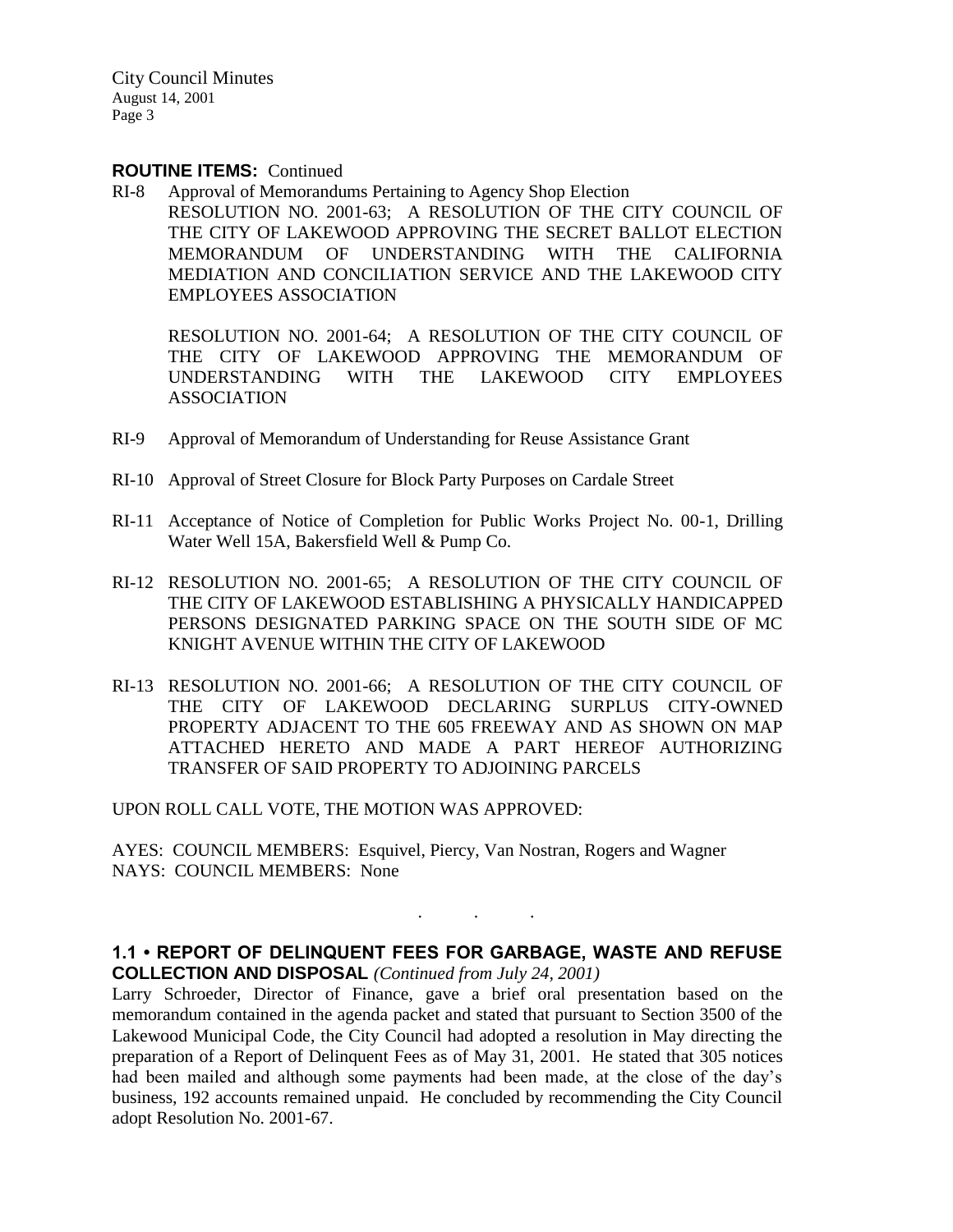## **1.1 • REPORT OF DELINQUENT FEES FOR GARBAGE, WASTE AND REFUSE COLLECTION AND DISPOSAL** - Continued

Mayor Wagner opened the public hearing at 7:59 p.m. and called for anyone in the audience wishing to address the City Council on this matter. There was no response.

RESOLUTION NO. 2001-67; A RESOLUTION OF THE CITY COUNCIL OF THE CITY OF LAKEWOOD CONFIRMING THE REPORT OF DELINQUENT FEES AND CHARGES FOR GARBAGE, WASTE, AND REFUSE COLLECTION AND DISPOSAL WITHIN THE CITY OF LAKEWOOD, COUNTY OF LOS ANGELES, STATE OF CALIFORNIA, MAY 31, 2001

COUNCIL MEMBER PIERCY MOVED AND COUNCIL MEMBER ROGERS SECONDED TO CLOSE THE PUBLIC HEARING AND ADOPT RESOLUTION NO. 2001-67. UPON ROLL CALL VOTE, THE MOTION WAS APPROVED:

AYES: COUNCIL MEMBERS: Esquivel, Piercy, Van Nostran, Rogers and Wagner NAYS: COUNCIL MEMBERS: None

## **1.2 • PURCHASING BID 01-5; STORAGE TANKS AND DELIVERY OF 12.5% SODIUM HYPOCHLORITE** *(Continued from July 24, 2001)*

. . .

The Director of Finance requested the City Council continue this matter to the next regular meeting to allow staff time to ensure the vendor meets all requirements.

Mayor Wagner called for anyone in the audience wishing to address the City Council on this matter. There was no response.

THERE BEING NO OBJECTION, MAYOR WAGNER ORDERED PURCHASING BID 01-5 BE CONTINUED TO THE NEXT REGULAR CITY COUNCIL MEETING.

. . .

# **1.3 • COLLECTION OF NUISANCE ABATEMENT COSTS, PEOPLE v. BONNIE J. MARTIN**

Chuck Ebner, Director of Community Development, displayed slides and gave a brief oral presentation based on the memorandum contained in the agenda packet. He stated nuisance abatement work had been done on the property located at Silva Street, which was owned by Bonnie J. Martin. Pursuant to the Building Code, Ms. Martin had been notified of the costs incurred and had been given five days to request a hearing and ten days to pay the costs. There had been no response from the property owner. It was the recommendation of staff that the City Council adopt Resolution No. 2001-68, ordering the costs of abatement to be a specially assessed lien against the parcel known as Silva Street.

Mayor Wagner opened the public hearing at 8:03 p.m. and called for anyone in the audience wishing to address the City Council on this matter. There was no response.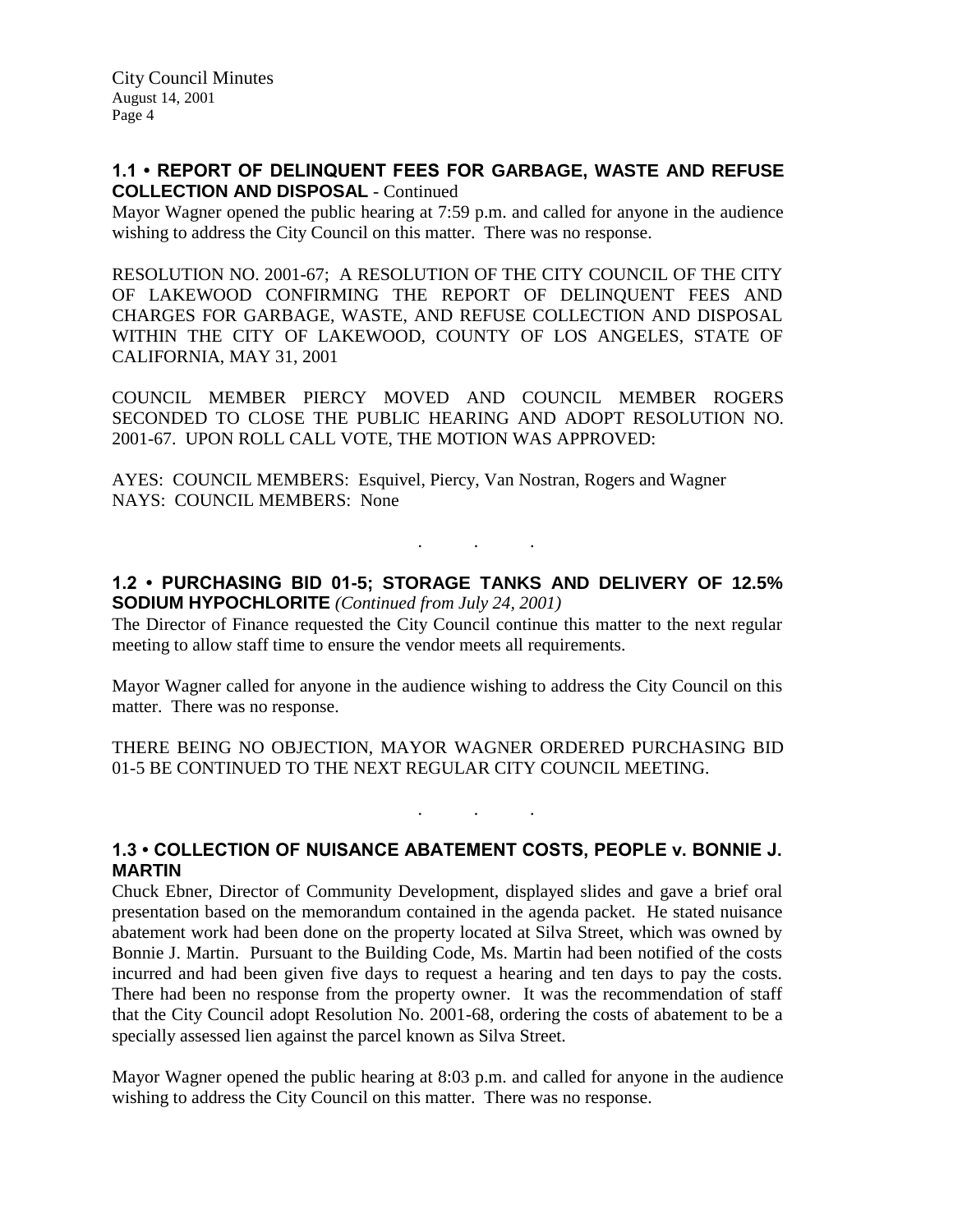# **1.3 • COLLECTION OF NUISANCE ABATEMENT COSTS, PEOPLE v. BONNIE J. MARTIN**

RESOLUTION NO. 2001-68; A RESOLUTION OF THE CITY COUNCIL OF THE CITY OF LAKEWOOD ORDERING THE COSTS OF ABATEMENT TO BE A SPECIALLY ASSESSED LIEN AGAINST THE PARCEL OF LAND COMMONLY KNOWN AS SILVA STREET, LAKEWOOD, CALIFORNIA

VICE MAYOR VAN NOSTRAN MOVED AND COUNCIL MEMBER PIERCY SECONDED TO ADOPT RESOLUTION NO. 2001-68.

Mayor Wagner stated he had a problem with the magnitude of the abatement costs since the largest part was legal fees and would like to offer the property owner the opportunity to pay the abatement costs without the attorney costs.

Mr. Ebner responded by stating that the case was a very long term code enforcement case and that several attempts had been made to clean-up the property using volunteer labor at no cost to the property owner, but the property owner would not allow it. He also noted that a very specific and lengthy legal process had been followed to allow the City to abate the nuisance conditions on the property, including a warrant issued by the Bellflower Court.

Council Member Piercy noted that for the past two years he had been part of a crew on Volunteer Day that had attempted to clean up the nuisance at this location and been sent away by the property owner.

In response to a question from Council Member Rogers, City Manager Howard Chambers stated that the attorney fees were based upon the complexity of the case.

Responding to questions from the Council, the Finance Director advised that August 15th was the last day to place this type of matter on the tax roll for the year.

Council Member Esquivel inquired about the process for nuisance abatement. The City Manager responded that staff was guided by the City Attorney through the difficult process and that, fortunately, it was not a frequent problem in Lakewood.

UPON ROLL CALL VOTE, THE MOTION WAS APPROVED:

AYES: COUNCIL MEMBERS: Esquivel, Piercy, Van Nostran, Rogers and Wagner NAYS: COUNCIL MEMBERS: None

. . .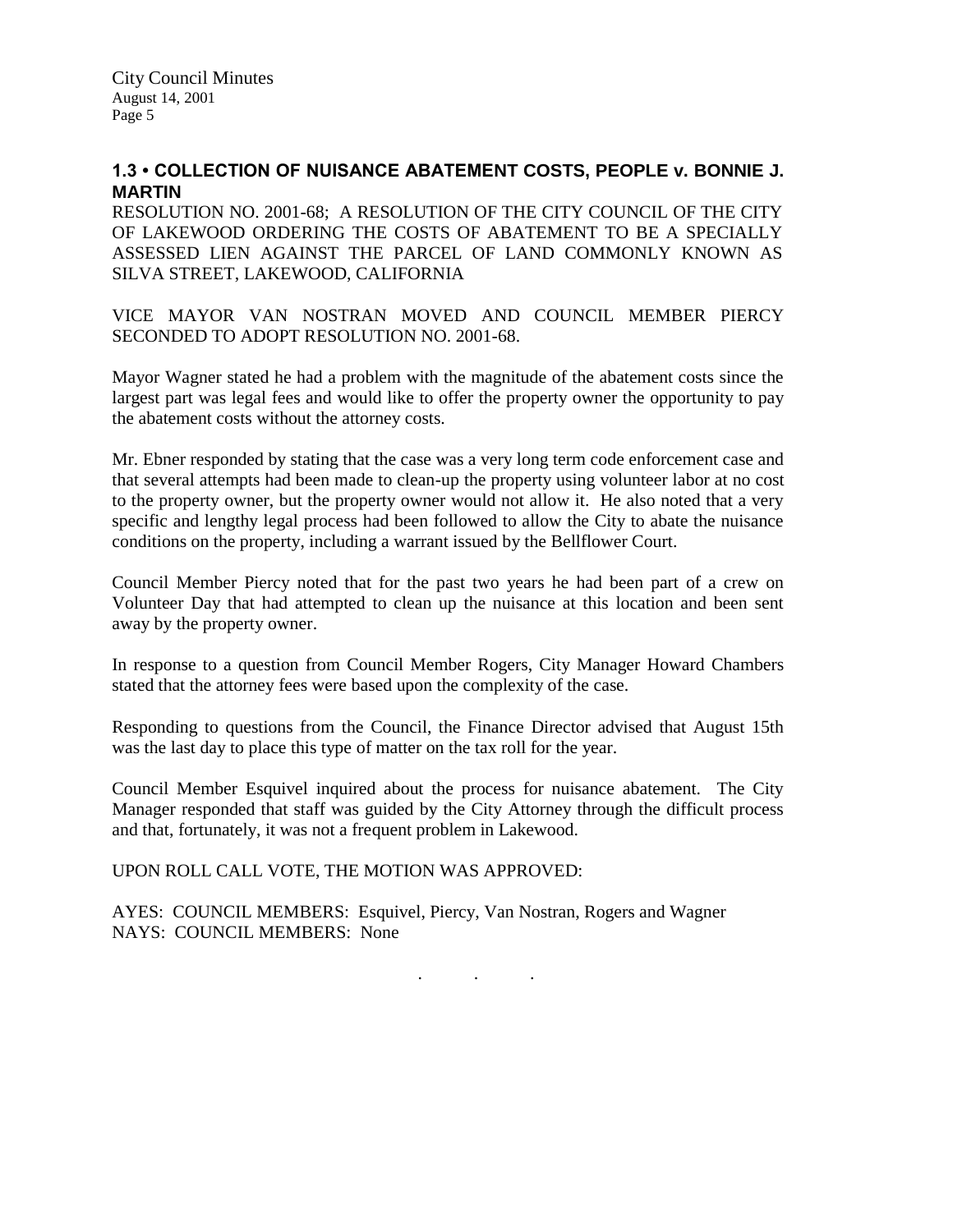# **1.4 • CONGESTION MANAGEMENT PROGRAM CONFORMANCE SELF-CERTIFICATION PROCESS**

The Community Development Director presented an oral report based on the memorandum in the agenda packet and reported that as part of the City's compliance with the Metropolitan Transit Authority's Congestion Management Program, a public hearing must be held and a resolution passed to certify the City's conformance with the Program. He briefly reviewed the credits and debits accrued over the past year. It was the recommendation of staff that the City Council adopt the proposed resolution finding the City to be in conformance with the Congestion Management Program and adopting the CMP Local Implementation Report.

Mayor Wagner opened the public hearing at 8:14 p.m. and called for anyone in the audience wishing to address the City Council on this matter. There was no response.

RESOLUTION NO. 2001-69; A RESOLUTION OF THE CITY COUNCIL OF THE CITY OF LAKEWOOD, CALIFORNIA, FINDING THE CITY TO BE IN CONFORMANCE WITH THE CONGESTION MANAGEMENT PROGRAM (CMP) AND ADOPTING THE CMP LOCAL IMPLEMENTATION REPORT, IN ACCORDANCE WITH CALIFORNIA GOVERNMENT CODE SECTION 65089

COUNCIL MEMBER ESQUIVEL MOVED AND COUNCIL MEMBER PIERCY SECONDED TO CLOSE THE PUBLIC HEARING, APPROVE STAFF'S RECOMMENDATION AND ADOPT RESOLUTION NO. 2001-69. UPON ROLL CALL VOTE, THE MOTION WAS APPROVED:

AYES: COUNCIL MEMBERS: Esquivel, Piercy, Van Nostran, Rogers and Wagner NAYS: COUNCIL MEMBERS: None

# **2.1 • APPLICATION FOR CALIFORNIA ENERGY COMMISSION GRANT FUNDS, APPROVAL OF CONSULTING AGREEMENT FOR ENERGY PROJECT DESIGN**

. . .

The Director of Public Works, Lisa Rapp, presented an oral report based on the memorandum in the agenda packet and stated grant monies were available through the State Energy Commission to finance energy efficiency projects to reduce peak electricity demands. She reported that the City would be eligible for \$12,074 in grant funding to be used toward the City Hall HVAC Modernization Project. She noted that the project would not only save energy during peak demand hours, but would pay for itself in just a few years. It was the recommendation of staff that the City Council adopt the proposed resolution, approve the grant application and approve a professional services agreement with Toft Wolff Farrow, Inc. for mechanical and electrical consulting services, in an amount not to exceed \$16,000.

RESOLUTION NO. 2001-70; A RESOLUTION OF THE CITY COUNCIL OF THE CITY OF LAKEWOOD APPROVING THE APPLICATION FOR THE INNOVATIVE EFFICIENCY AND RENEWABLES GRANT PROGRAM OF THE CALIFORNIA ENERGY COMMISSION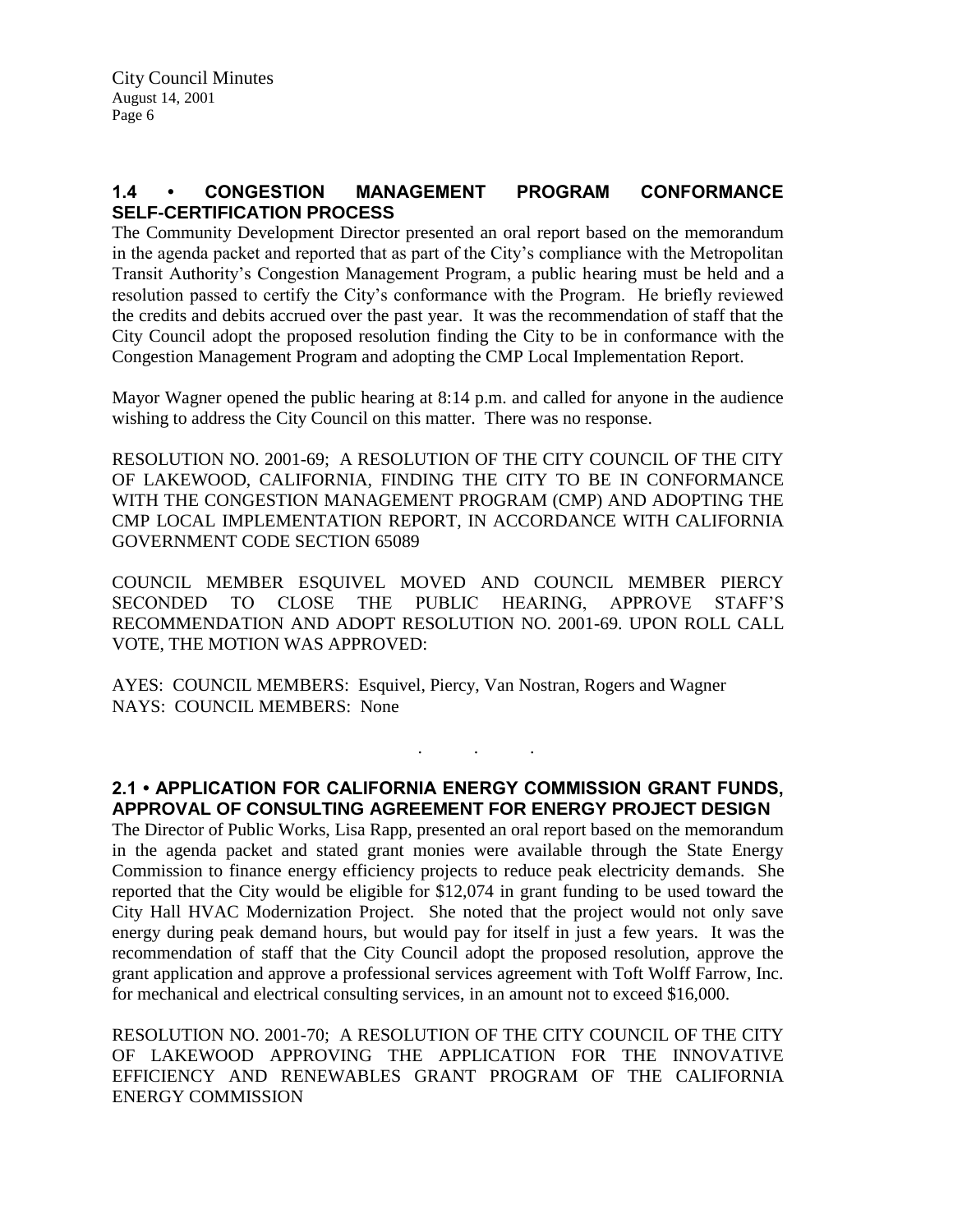# **2.1 • APPLICATION FOR CALIFORNIA ENERGY COMMISSION GRANT FUNDS, APPROVAL OF CONSULTING AGREEMENT FOR ENERGY PROJECT DESIGN**

Mayor Wagner noted that while the State Legislature was expressing great concern and support for energy saving projects, they were making very little funding available to help with such projects.

COUNCIL MEMBER PIERCY MOVED AND COUNCIL MEMBER ESQUIVEL SECONDED TO APPROVE STAFF'S RECOMMENDATION AND ADOPT RESOLUTION NO. 2001-70. UPON ROLL CALL VOTE, THE MOTION WAS APPROVED:

AYES: COUNCIL MEMBERS: Esquivel, Piercy, Van Nostran, Rogers and Wagner NAYS: COUNCIL MEMBERS: None

# **2.2 • ORDINANCE NO. 2001-6; AMENDING THE REDEVELOPMENT PLAN FOR THE LAKEWOOD REDEVELOPMENT PROJECT AREA NO. 2**

. . .

The Community Development Director advised that the proposed ordinance had been reintroduced after language had been added and was presented for second reading and adoption at this time.

ORDINANCE NO. 2001-6; AN ORDINANCE OF THE CITY OF LAKEWOOD AMENDING THE REDEVELOPMENT PLAN FOR THE LAKEWOOD REDEVELOPMENT PROJECT AREA NO. 2 BY ADOPTION OF AMENDMENT NO. 3 was read by title by the City Clerk.

COUNCIL MEMBER ROGERS MOVED AND VICE MAYOR VAN NOSTRAN SECONDED TO WAIVE FURTHER READING OF ORDINANCE NO. 2001-6. UPON ROLL CALL VOTE, THE MOTION WAS APPROVED:

AYES: COUNCIL MEMBERS: Esquivel, Piercy, Van Nostran, Rogers and Wagner NAYS: COUNCIL MEMBERS: None

VICE MAYOR VAN NOSTRAN MOVED AND COUNCIL MEMBER ROGERS SECONDED TO ADOPT ORDINANCE NO. 2001-6. UPON ROLL CALL VOTE, THE MOTION WAS APPROVED:

AYES: COUNCIL MEMBERS: Esquivel, Piercy, Van Nostran, Rogers and Wagner NAYS: COUNCIL MEMBERS: None

## **3.1 • CONSULTING AGREEMENT FOR BLOOMFIELD MEDIAN PROJECT**

The Director of Public Works presented an oral report based on the memorandum in the agenda packet and reported that as part of a plan to improve existing raised medians in major streets, Bloomfield Avenue was scheduled for improvements this fiscal year. Randy Meyer,

. . .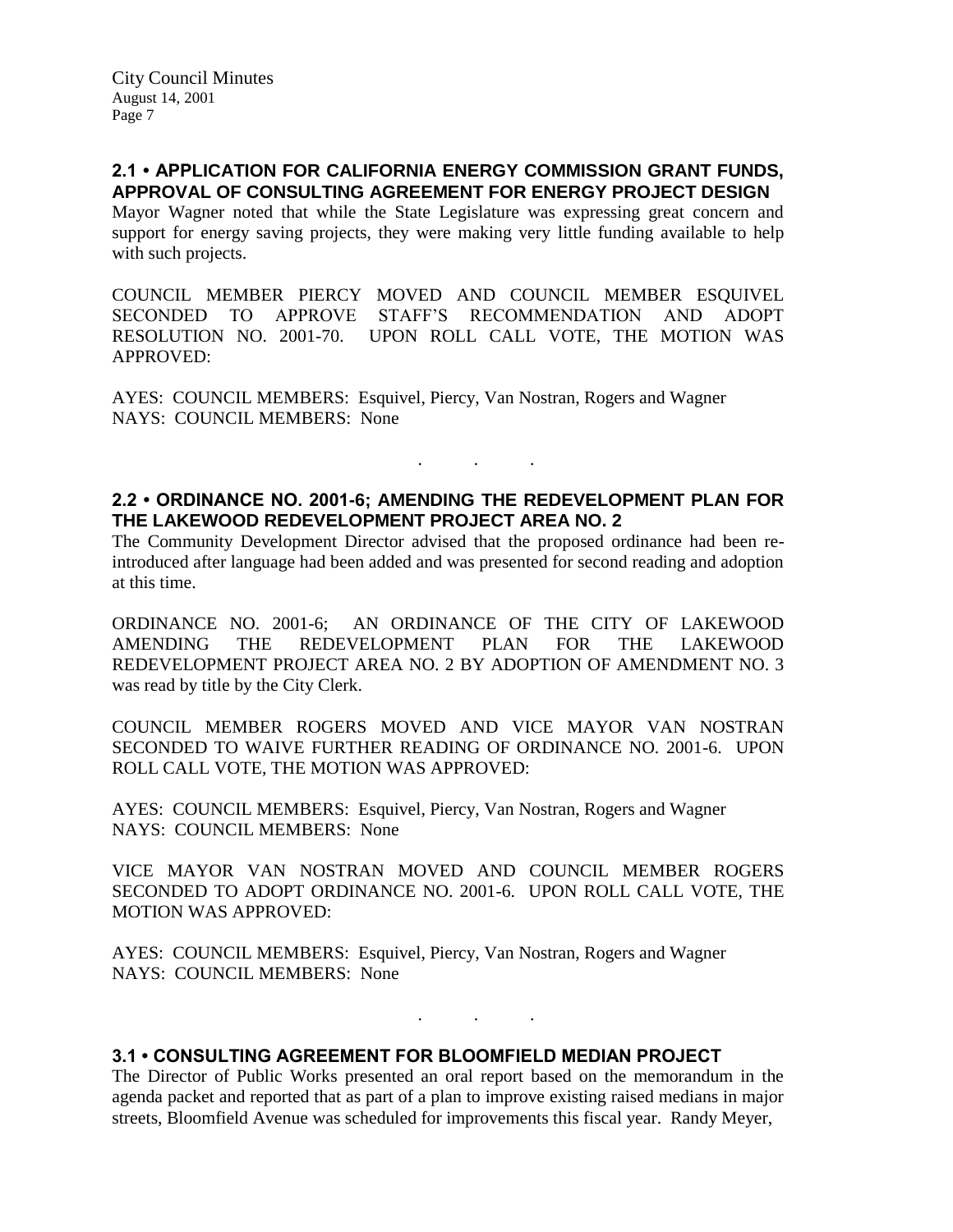## **3.1 • BLOOMFIELD MEDIAN PROJECT** - Continued

a registered landscape architect, was available to immediately begin preparation of the plans for the construction of a raised, landscaped area in the center median. It was the recommendation of staff that the City Council approve a consulting agreement with Meyer and Associates for the design of the Bloomfield Median project in an amount not to exceed \$18,885.

Council Member Piercy, noting what a good job had been done on the Del Amo median by the City workforce, asked about using in-house labor. Ms. Rapp responded by stating the scope of the proposed projects was such that it would put a serious drain on staff resources.

COUNCIL MEMBER ESQUIVEL MOVED AND COUNCIL MEMBER PIERCY SECONDED TO APPROVE STAFF'S RECOMMENDATION. UPON ROLL CALL VOTE, THE MOTION WAS APPROVED:

. . .

AYES: COUNCIL MEMBERS: Esquivel, Piercy, Van Nostran, Rogers and Wagner NAYS: COUNCIL MEMBERS: None

#### **3.2 • APPROVAL OF NO OVERNIGHT PARKING - CANDLEWOOD STREET**

The Director of Public Works presented an oral report based on the memorandum in the agenda packet and stated the Community Safety Commission had considered a request to restrict overnight parking on Candlewood Street between Knoxville Avenue and the flood control channel west of Carfax Avenue. She noted that there were no residential driveways located within the specified area. It was the recommendation of the Commission that the City Council adopt the proposed resolution authorizing No Parking from 11 p.m. to 5 a.m. on Candlewood Street.

Council Member Piercy observed that there were two short sections near corners that were to be excepted from the posting and inquired if there would be any sight difficulties resulting from vehicles parking in those locations. Ms. Rapp responded by stating that there would be adequate sight distance for each corner.

RESOLUTION NO. 2001-71; A RESOLUTION OF THE CITY COUNCIL OF THE CITY OF LAKEWOOD ESTABLISHING NO PARKING, 11:00 P.M. TO 5:00 A.M. ON BOTH SIDES OF CANDLEWOOD STREET BETWEEN THE FLOOD CONTROL CHANNEL WEST OF CARFAX AVENUE AND KNOXVILLE AVENUE WITHIN THE CITY OF LAKEWOOD

VICE MAYOR VAN NOSTRAN MOVED AND COUNCIL MEMBER ROGERS SECONDED TO ADOPT RESOLUTION NO. 2001-71. UPON ROLL CALL VOTE, THE MOTION WAS APPROVED:

. . .

AYES: COUNCIL MEMBERS: Esquivel, Piercy, Van Nostran, Rogers and Wagner NAYS: COUNCIL MEMBERS: None